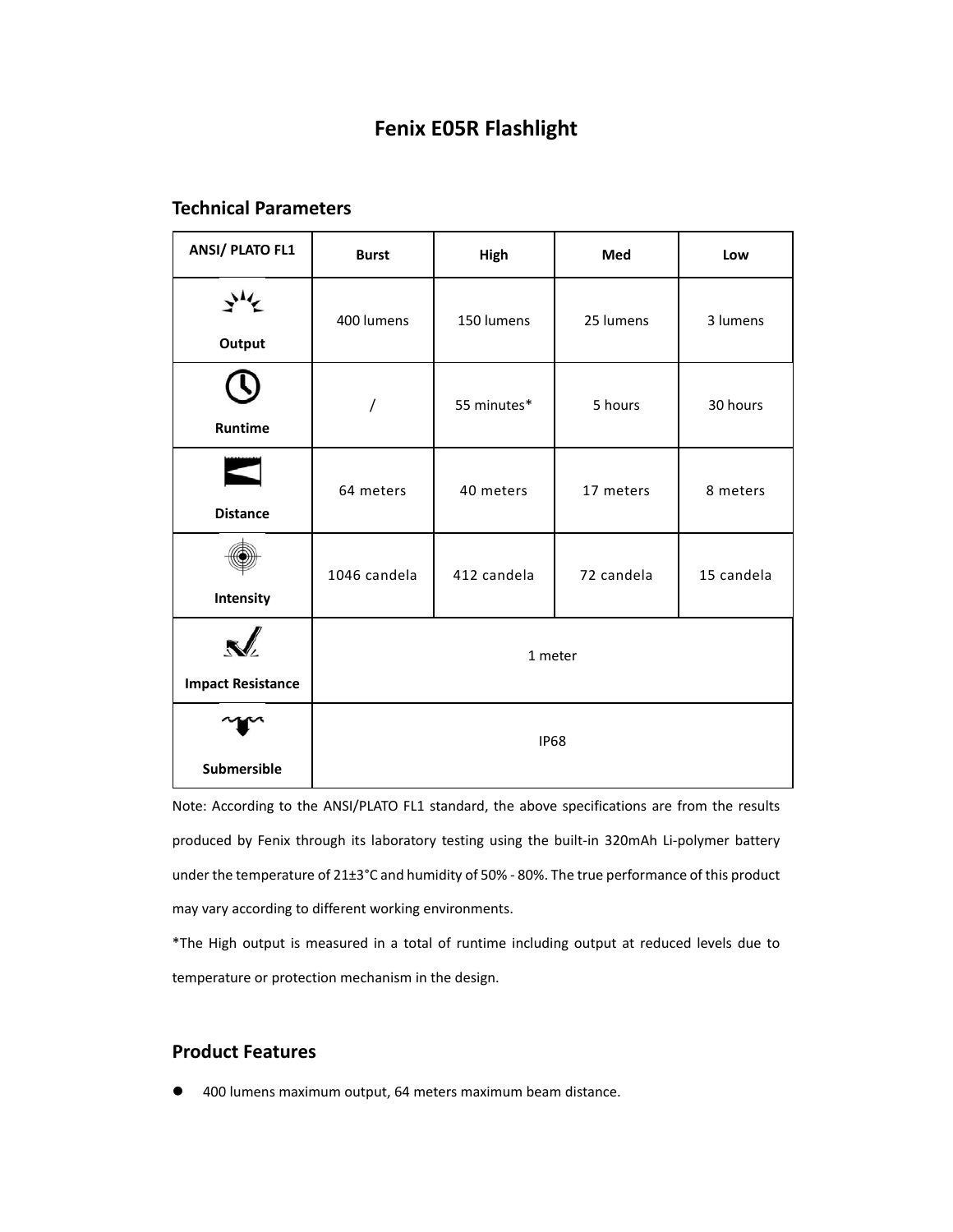- Cree XP‐G2 S3 white light LED with a lifespan of 50,000 hours.
- Built‐in 320mAh Li‐polymer battery.
- Hidden micro USB charging port.
- Metal switch for on/off and output selection.
- Instant Burst.
- High-efficiency lens with a total reflective coating.
- Made of durable A6061‐T6 aluminum.
- Premium type HAIII hard‐anodized anti‐abrasive finish.
- Size: 2.68'' x 0.60'' x 0.59'' / 68 x 15.3 x 15 mm.
- Weight: 0.85 oz / 24 g.

### **Operating Instruction**

#### **On/off**

Press and hold the side switch for 0.5 seconds to turn on/off the light.

#### **Output Selection**

With the light switched on, single click the side switch to cycle through Low→Med→High.

#### **Instant Burst**

Press and hold the side switch for 1.2 seconds to enter instant Burst, release it the light will turn back to Low mode.

#### **Lock/Unlock**

Lock: with the light switched off, double click the switch within 0.5 seconds to lock the light, the light will blink twice on Low to indicate locked status.

Unlock: with the light locked, double click the switch within 0.5 seconds, the light will be unlocked and activated on Low.

\*In locked status, clicking or pressing the switch will activate 2 one‐second blinks on Low to indicate locked status.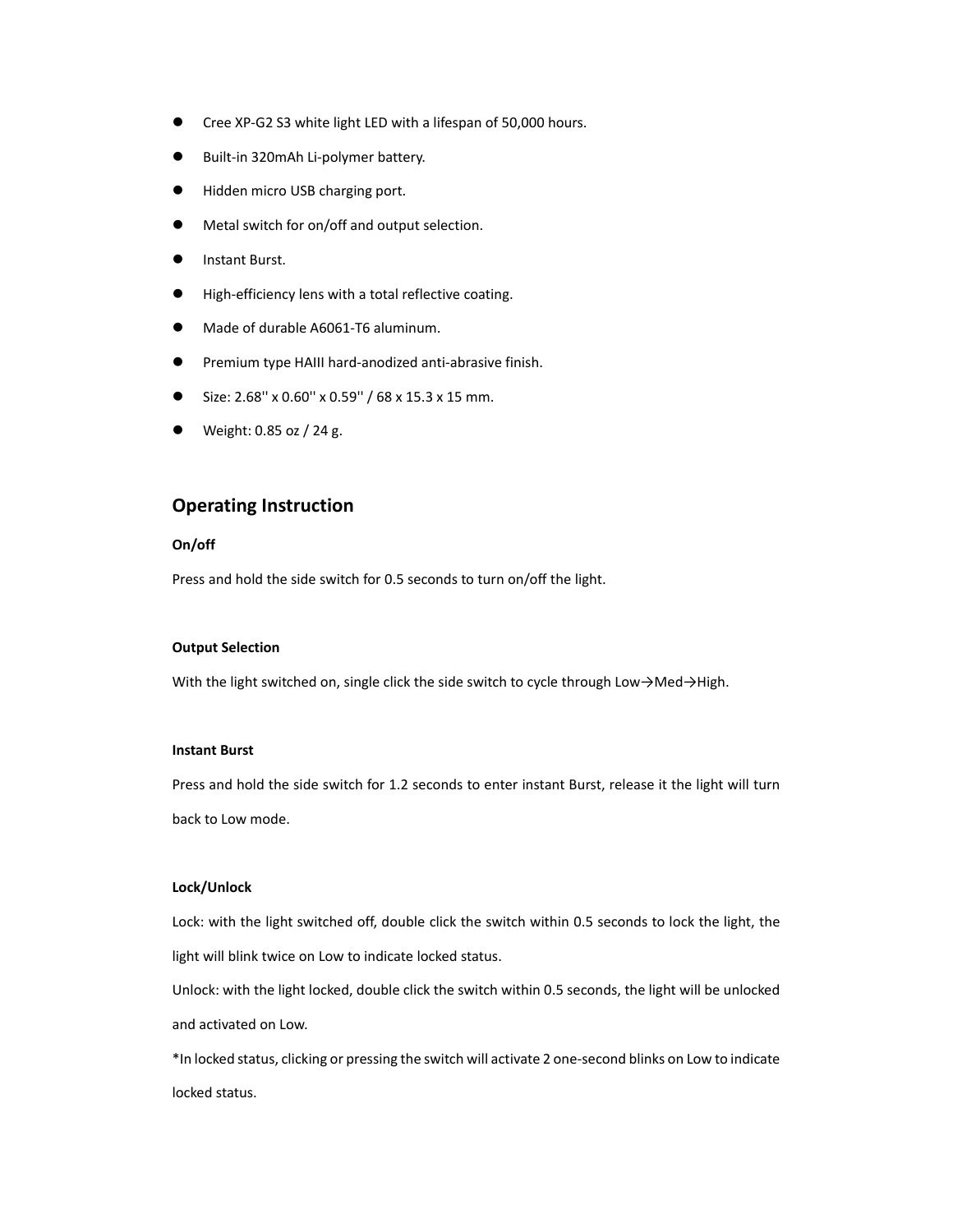### **Charging**

1. First loosen the light body to reveal the Micro USB charging port and plug the USB A socket of the charging cable into an electrical outlet, then connect the micro USB socket of the charging cable to the light.

2. The indicator will display red while charging and will turn green when fully charged.

3. Once charging is completed, be sure to tighten the light head to maintain the dustproof and waterproof ability.

#### Note:

1. Charge the light timely when the battery power gets too low to ensure the normal life of the battery.

2. The normal charging time is approximately 1 hour from depletion to full charging.

3. Recharge a stored light every four months to maintain the optimum performance of the battery.

### **Intelligent Overheat Protection**

The light will accumulate a lot of heat when used at High mode for extended periods. When the light reaches a temperature of 60°C or above, the light will automatically step down a few lumens to reduce the temperature. When the temperature drops below 60°C, it will then allow the user for the reselection of the mode.

### **Usage and Maintenance**

- Disassembling the sealed head can cause damage to the light and will void the warranty.
- Lock the light to prevent accidental activation during storage or transportation.
- Long-term use can result in O-ring wear. To maintain a proper water seal, replace the ring with an approved spare.

### **Included**

Fenix E05R flashlight, Micro USB charging cable, Key chain, Spare O-ring, User manual, Warranty